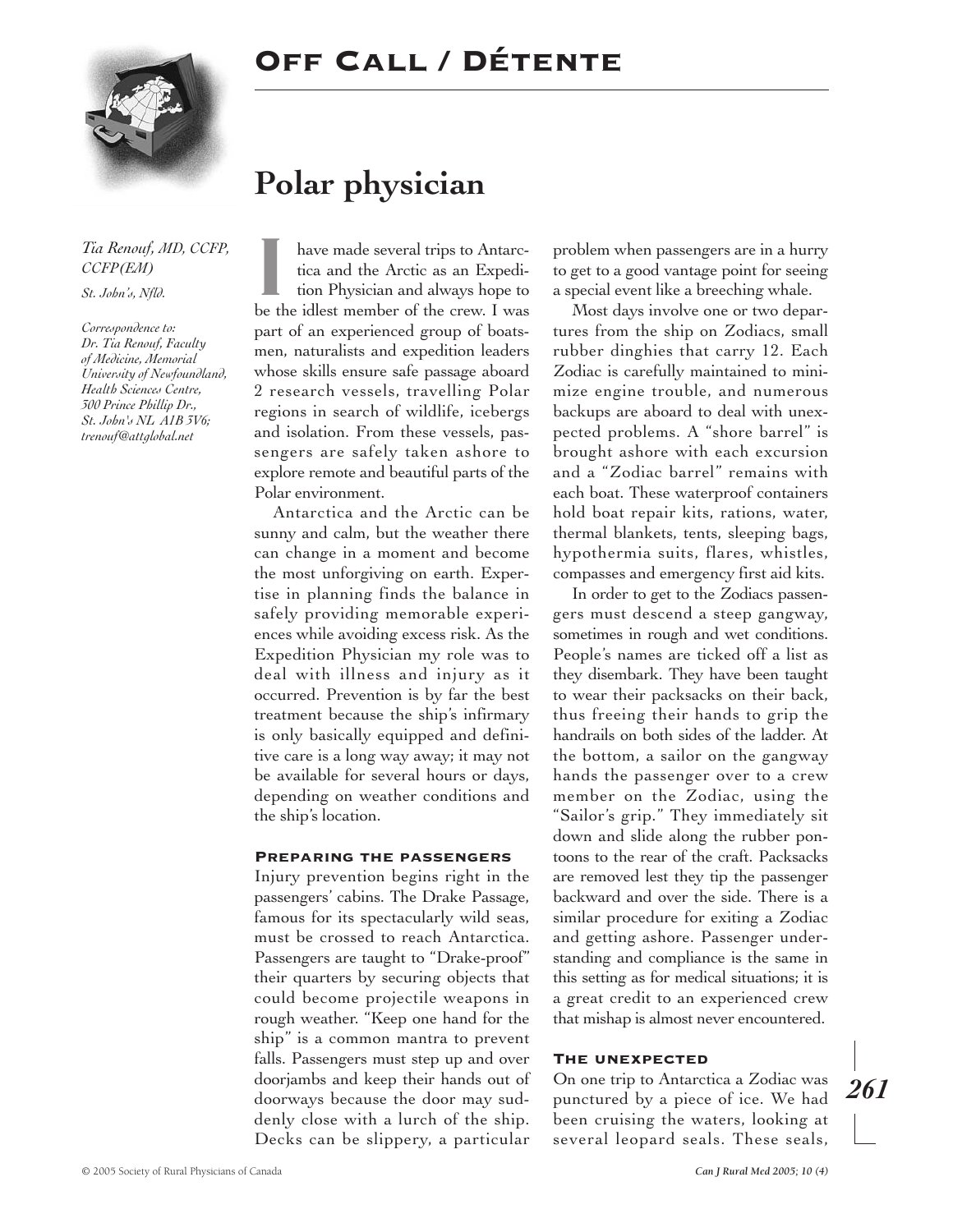unique to Antarctica, have no predators and have been known to injure and kill humans. As the Expedition Physician it was disquieting to see a boat carrying 12 passengers begin to deflate among a number of curious leopards. Fortunately the Zodiac has several independently inflated chambers; though the puncture deflated one part of the boat, it remained afloat and passengers were safely transferred to another boat. This was accomplished smoothly and quickly with a notable lack of panic, testament to a seasoned and experienced crew.

#### The older passenger

Many passengers are elderly and less than completely mobile. These people will have been identified early in the journey and will receive extra attention from the crew. The aim here is to prevent slip and fall injuries, which can range from lacerations and abrasions to fractures, dislocations and all manner of blunt trauma. Older passengers are often taking anticoagulants, clearly complicating trauma management.

The Expedition Physician accompanies the passengers on all excursions, usually having done a mental triage to assess who will be most likely in need of help. Physicians are connected via radio to all expedition staff and the ship's Captain. The physician cannot be everywhere at once but can be hailed over the radio and arrive quickly where needed. Some excursions involve hikes of several hours' duration for those fit enough, in addition to short walks for others. The physician must decide where he or she is to be optimally located; in reality an accident could occur hours away. Expedition staff are all trained in first aid and are able to operate the AED, which is always brought ashore.

The AED is part of a medical kit that is kept close at hand; this bag contains tools for airway management, rigid cervical collars, IV fluid and drugs for RSI and analgesia. There are thoracostomy kits and material for splinting and suturing, as well as a hypothermia blanket.

#### A medical emergency

On a recent Arctic excursion I was enjoying a Zodiac cruise on a perfectly clear sunny day. As we approached the ship I was radioed by a crew member — would I please return to the ship immediately to attend a passenger in the "mud room," the area of the ship where passengers remove life jackets and boots before proceeding inside. I was met with a COPD patient in obvious severe respiratory distress. His colour was grey and his lips cyanotic. He was able to speak in single words only; he looked at 262 boots before proceeding inside. I was met with a **Beechey Island, Lancaster Sound, site of the lost Franklin** 

me and said, "oxygen." One hand held a salbutamol inhaler, but he was too dyspnoeic to use it effectively. Auscultating his chest revealed only the thrum of the ship's engines. His wife told me that he had become dyspneoic after ascending the gangway; he later admitted to a cough that started shortly after our journey began. He had only just finished a course of antibiotics and prednisone, and had a history of atrial fibrillation for which he took Coumadin. He had never been admitted to the ICU, but his wife related that he had been "just as sick" just 10 days before departure.

I guided him to take continuous puffs of Ventolin and gave him prednisone from the shore kit. He declined going to the infirmary where I could give him oxygen; in fact, getting him there would have been difficult because he couldn't walk, and navigating a stretcher around small corridors aboard a ship is problematic. He felt he would settle down if he was just allowed to relax and "catch his breath." I complied with this wish, though I knew that had he presented to my ED in this much distress he would have been whisked to the resuscitation room and given Bipap while I prepared for intubation.

#### THE COMPLEXITIES OF EVACUATION

This emergency happened off the coast of Baffin Island. Had the patient needed emergency evacuation, as I initially felt was likely, the Captain and expedition leader would have decided the means for this. This is a complex decision that depends on weather and sea conditions, the location of the ship and the nature of the patient's illness or injury. In general it is preferable to evacuate the patient to land because the level of care at even its most basic, for example a nursing station in the Canadian



Expedition. Cross is made from some of the infamous tin cans, whose lead soldering contributed greatly to the death of Franklin and his crew.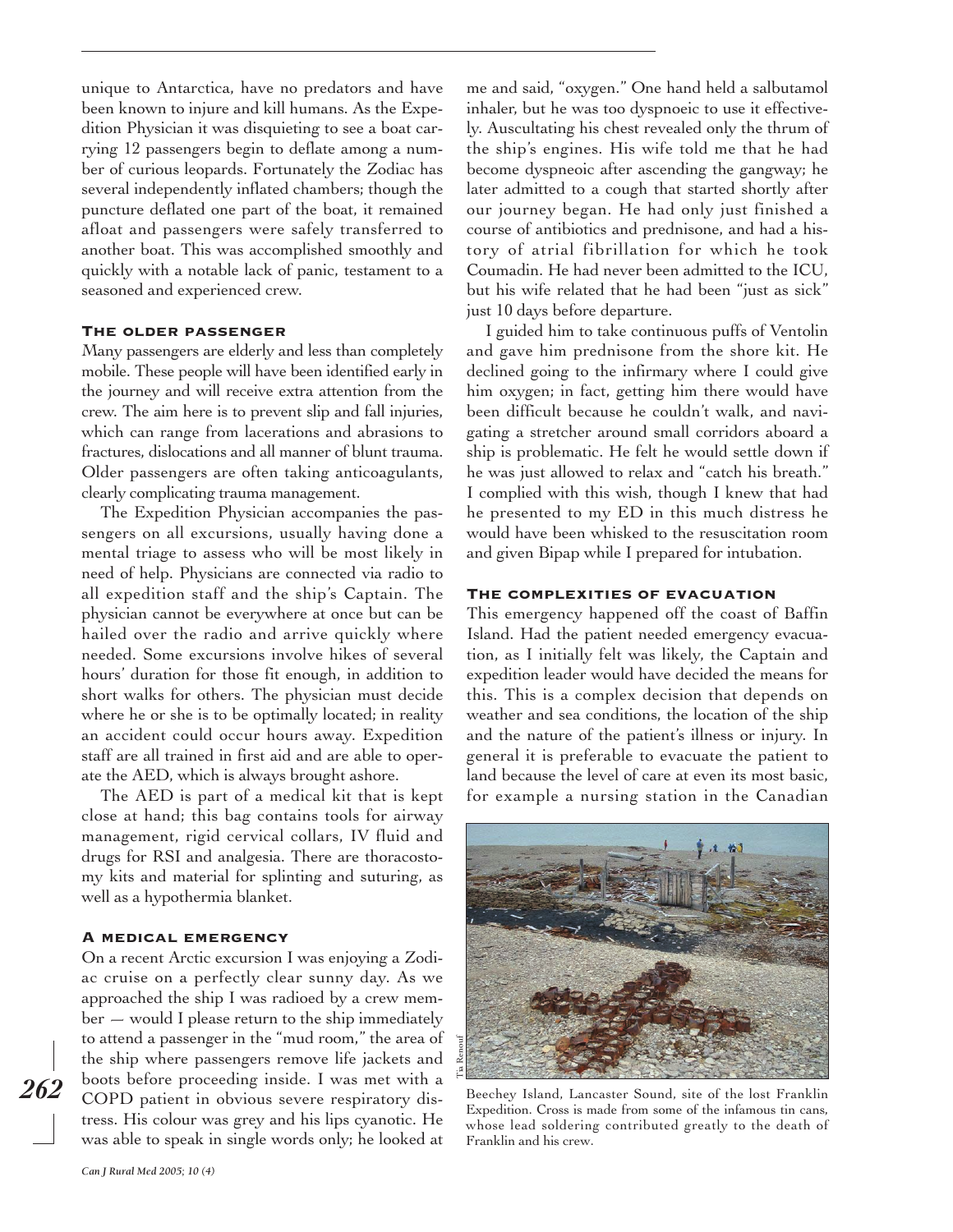North, is probably more advanced than shipboard. Because of changeable weather in Polar latitudes, there may be only a brief window of opportunity for evacuation from the ship, compared with more options for potential air evacuation (to higher levels of care) from land. This contrasts greatly with the situation aboard luxury liners, which are very well equipped and can care for ICU patients for greater periods of time, often until a port is reached.

Only basic care can be provided aboard small vessels travelling to extreme Northern and Southern latitudes. I was able to provide MDI salbutamol and oral prednisone to the patient described above, and could have performed an RSI. There was an AED to treat life-threatening arrhythmias. However, suction was rudimentary, as was the oxygen delivery system. There was no ventilator. Drugs were in limited supply. Only the first steps of critical care management can be provided on small ships, and transfer to land is the next step. There exists a debate in the literature whether small expedition vessels ought to have only a basic infirmary or a fully-stocked ICU as exists on large cruise ships.<sup>1</sup>

The realities of Polar travel are that definitive care can be a very long way away. Patients may or may not be able to be evacuated, depending on weather and the ship's location. In Antarctica there are some 40 research stations with well-equipped infirmaries, designed for semi-permanent residents. While there is usually a high degree of international



Tia Renouf

A glacier in the Canadian Arctic.

cooperation in an emergency, their mandate is not to provide care for tourists.

### Caring for the staff

In addition to being comfortable working with minimal tools, the ship's physician must be sensitive to the needs of the expedition staff. These people live aboard the ship for several months of the year, with little privacy. They are like a close-knit family. Staff interact with passengers constantly and must be personable and helpful regardless of stresses they may feel themselves. There is little opportunity for staff to find solitude and tend to their own needs. The Expedition Physician must be aware of this and, when necessary, act as the crews' counsellor and confidante. They are ideally able to do this because most Expedition Physicians are aboard for a short period of time and are relatively anonymous.

The medical log kept aboard small expedition vessels reveals a list of ailments that would present to any ED or doctor's office. There is no disease unique to the Polar environment; sun and cold-related problems are uncommon, probably because travellers are generally well-prepared to deal with the environment.<sup>2</sup> There have been reports of cardiac arrest, acute MI, DKA, anaphylaxis, malaria, ruptured ectopic pregnancy, acute appendicitis, significant head injury and laceration, and fracture dislocations, but mostly one sees URTIs, motion sickness, small lacerations, sprains and nonspecific complaints.<sup>3</sup>

#### Insurance coverage

Litigation is a difficult issue for Expedition Physicians. It is difficult if not impossible to get malpractice coverage while practising at sea. Patients may have a variety of levels of expectation. They are on holiday and expect high-quality care, but may not be fully aware of the realities of treating injuries and illnesses at Polar latitudes. Many companies ask



*263*

Iceberg in Pond Inlet ("Mittimatalik"), which is in the Baffin Region of the Canadian Arctic.